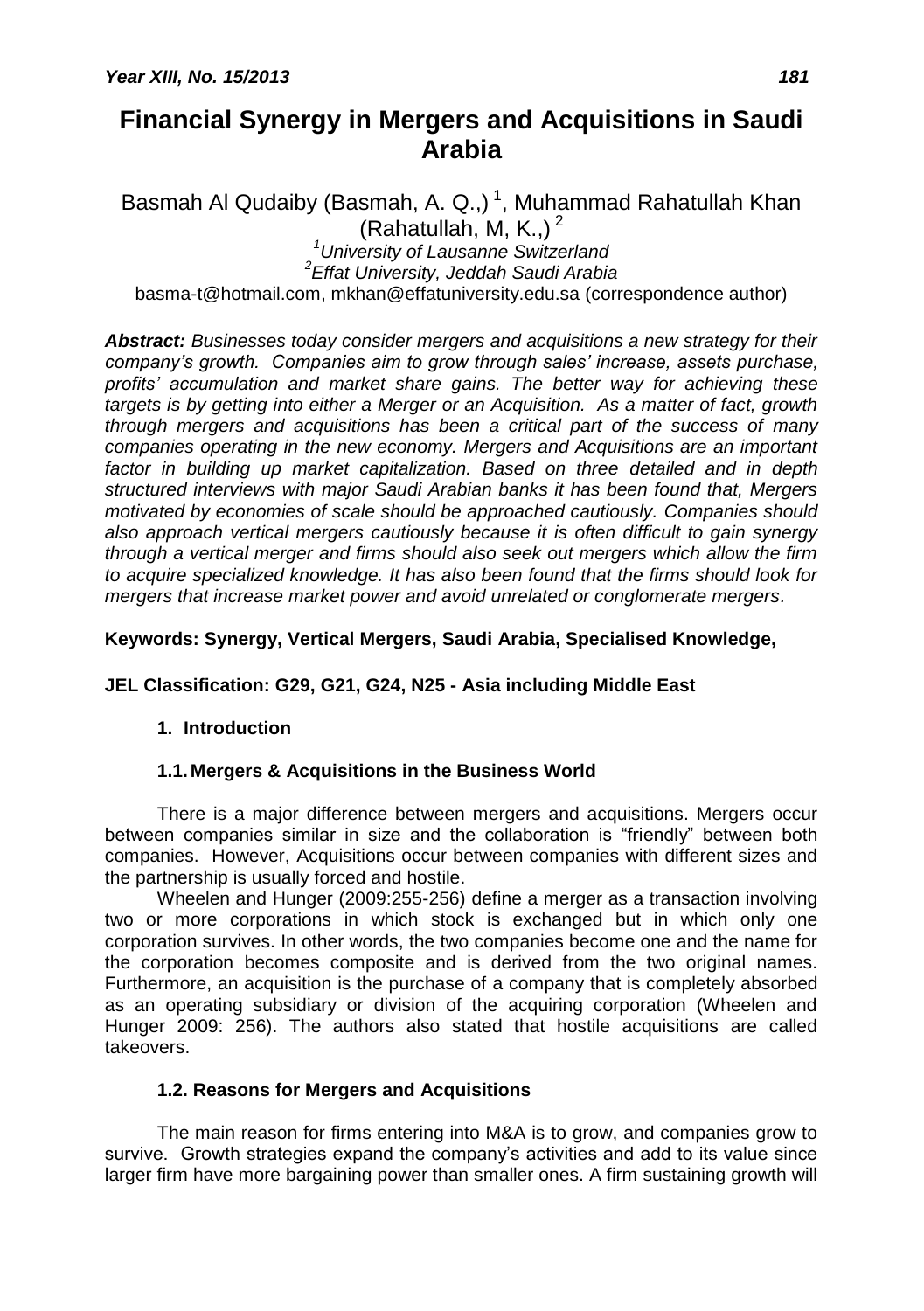always have more opportunities for advancement, promotions and more jobs to offer for people (Wheelen and Hunger 2009:256). In general, mergers and different types of acquisitions are performed in the hopes of realizing an economic gain. For such a business deal to take place, the two firms involved must be worth more together than each was apart.

Few of the prospective advantages of mergers and acquisitions include achieving economies of scale, combining complementary resources, garnering tax advantages, and eliminating inefficiencies. Other reasons for considering growth through acquisitions contain obtaining proprietary rights to products or services, increasing market power by purchasing competitors, shoring up weaknesses in key business areas, penetrating new geographic regions, or providing managers with new opportunities for career growth and advancement (Brown, 9-10).

Many firms choose M&A as a tool to expand into a new market or new area of expertise since it is quicker and cheaper than taking the risk alone. Furthermore, M&A happen when senior executives feel enthusiastic and excited about a deal that can take place, the idea of chasing and taking over another company is successful before other competitors do. Competition in a growing industry drives firms to acquire others. In fact, merging with other companies increases benefits for the entire corporation.

# **1.3. Problems with Mergers and Acquisitions:**

Haberbserg and Rieple (2001:614) indicated that 50% of acquisitions are unsuccessful; they increase market power but not necessarily profits.

Brown explains the reasons for the high failure rate of M & A as follows:

(a) Over-optimistic assessment of economies of scale. Economies of scale are usually achieved at certain sizes of the firms. However, expansion beyond the optimum will result in disproportionate cost disadvantages that lead to various diseconomies of scale.

(b) Inadequate preliminary investigation combined with an inability to implement the amalgamation efficiently. Resistance to change and the inability for the acquired company to manage change well is a main reason fail because employees and management of both companies always resist change.

(c) Insufficient appreciation of the personnel problems, which will arise, is due mainly to different organization cultures of both companies.

(d) Dominance of subjective factors such as the status of the respective boards of directors.

Therefore, drafting careful plans before and after the merger is a necessity that shouldn't be overlooked. Some companies find the solution in hiring a change manager that will add value and better manage the transition of the "marriage between both companies". (Brown 16:17)

# **2. Literature Review:**

This section discusses the literature on the subject matter.

# **2.1. Synergy in Mergers & Acquisitions:**

Synergy, as defined in the business dictionary, is the state in which two or more [agents,](http://www.businessdictionary.com/definition/agent.html) [entities,](http://www.businessdictionary.com/definition/entity.html) [factors,](http://www.businessdictionary.com/definition/factor.html) processes, substances, or [systems](http://www.businessdictionary.com/definition/system.html) [work](http://www.businessdictionary.com/definition/work.html) together in a particularly fruitful way that [produces](http://www.businessdictionary.com/definition/produce.html) an effect greater than the [sum](http://www.businessdictionary.com/definition/sum.html) of their [individual](http://www.businessdictionary.com/definition/individual.html) [effects.](http://www.investorwords.com/9552/effect.html) [Synergy](http://www.investopedia.com/terms/s/synergy.asp) is the magic force that allows for enhanced cost efficiencies of the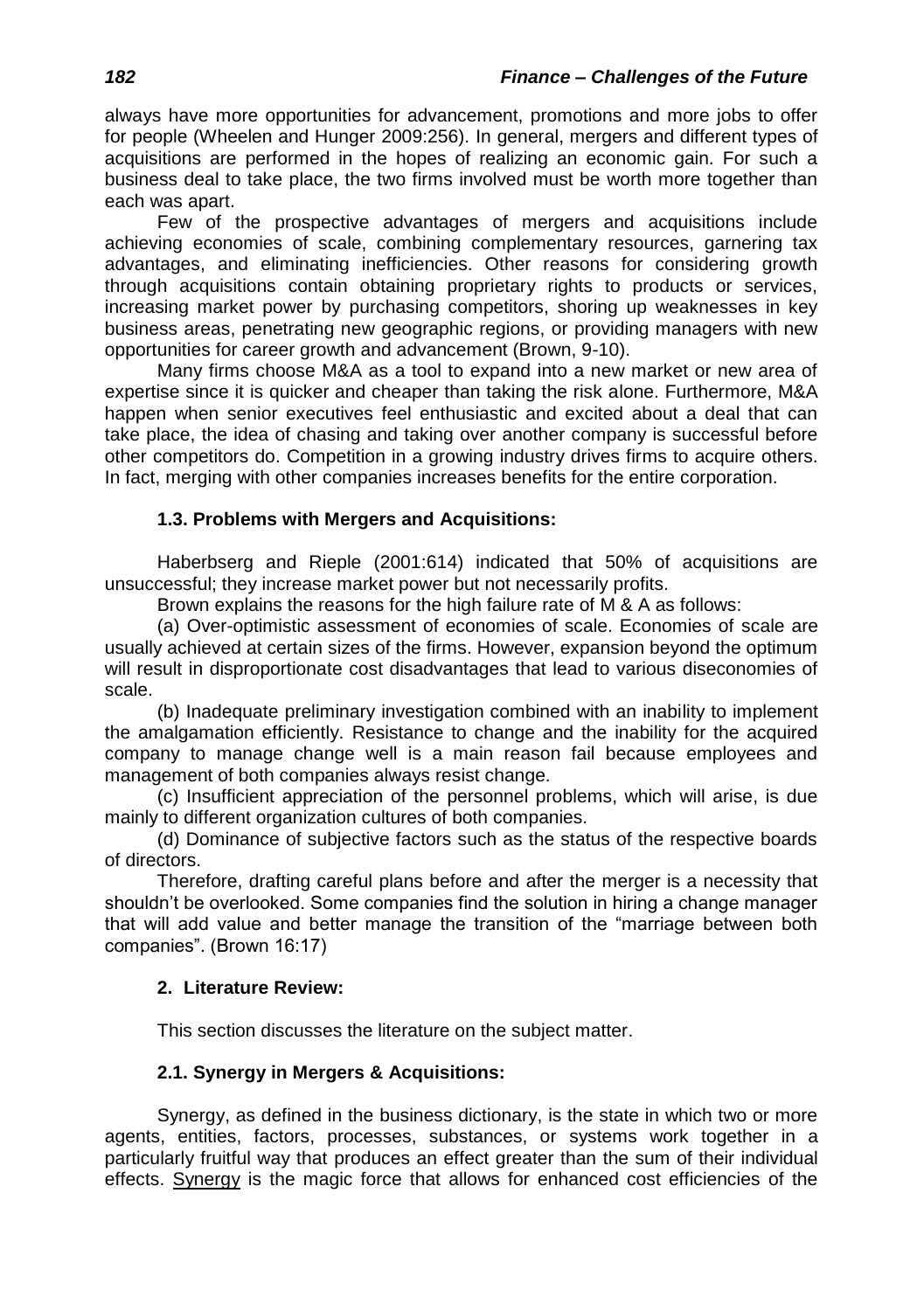new business. Synergy takes the form of revenue enhancement and cost savings (Mergers and acquisitions: Definition, n.d.).

Synergy is also expressed as an increase in the value of assets as a result of their combination. Expected synergy is the justification behind most business mergers. For example, the 2002 combination of Hewlett-Packard and Compaq was designed to reduce expenses and capitalize on combining Hewlett-Packard's reputation for quality with Compaq's impressive distribution system (Synergy Business Definition, n.d.).

Through research it has been noted that synergy is the concept that two businesses will generate more profits together than they could separately (Wheelen and Hunger 2009:262). Synergy is said to exist for a divisional corporation if the return on investment of each division is greater than what the return would be if each division were an independent business (Wheelen and Hunger 2009: 326).

Synergy can take several forms, according to Goold and Campbell (1998:131- 143) synergy is demonstrated in six ways: benefiting from knowledge or skills, coordinated strategies, shared tangible resources, economies of scale, gaining bargaining power over suppliers and creating new products or services.

Mergers & Acquisitions result in the creation of synergies, the sharing of the manufacturing facilities, software systems and distribution processes. This type of synergy is referred to as operational synergy and is seen mostly in manufacturing industries. Another motive for forming an acquisition is gaining more financial strength by the purchase of a competitor, which increases market share. The aim of mergers and acquisitions is to achieve improvement for both companies and produce efficiency in most of the company's operations. (Haberberg and Rieple, 2001).

However, Brown (9-10) summarizes the sources of synergy that result from M & A under the following headlines:

1) Operating Economies which include:

(a) Economies of scale:

Horizontal mergers (acquisition of a company in a similar line of business) are often claimed to reduce costs and therefore increase profits due to economies of scale. These can occur in the production, marketing or finance divisions. Note that these gains are not expected automatically and diseconomies of scale may also be experienced. These benefits are sometimes also claimed for conglomerate mergers (acquisition of companies in unrelated areas of business) in financial and marketing costs.

(b) Economies of vertical integration:

Some acquisitions involve buying out other companies in the same production chain. For example, a manufacturer buys out a raw material supplier or a retailer. This can increase profits through eliminating the middleman in the supply chain.

(c) Complementary resources:

It is sometimes argued that by combining the strengths of two companies a synergistic result can be obtained. For example, combining a company specializing in research and development with a company strong in the marketing area could lead to gains. Combining the expertise of both firms will help in benefiting from knowledge and skills that one lacks.

# (d) Elimination of inefficiency

If any of the two companies had been badly managed; its performance and hence its value can be improved by the elimination of inefficiencies through M&A. Improvements could be obtained in the areas of production, marketing and finance.

2) Market Power; Horizontal mergers may enable the firm to obtain a degree of monopoly power which could increase its profitability. Coordinated strategies between both companies will lead the entire organization in gaining competitive advantage.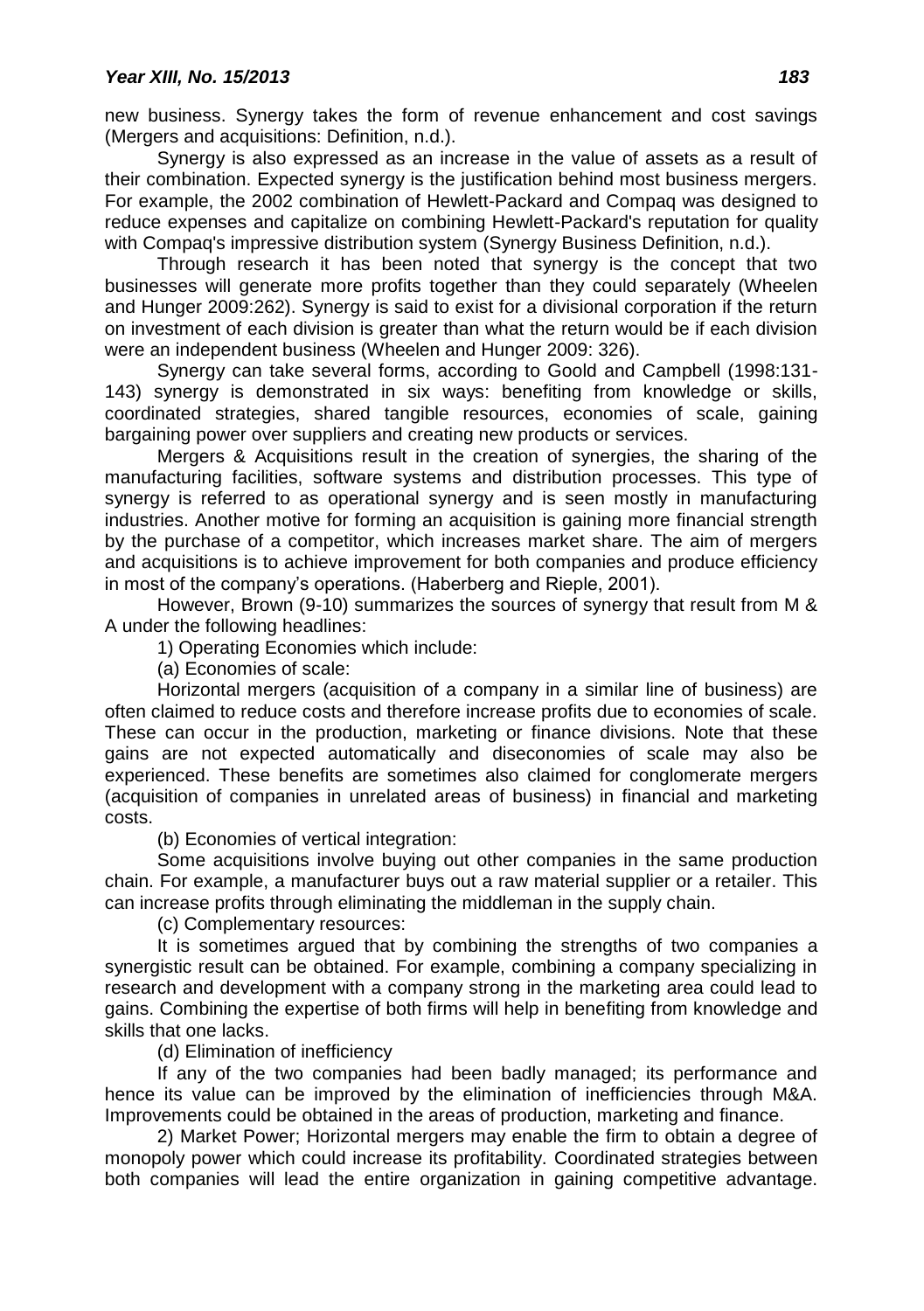Gaining bargaining power over suppliers is realized since the company is larger in size after the merge.

3) Financial Gains; Companies with large amounts of surplus cash may see the acquisition of other companies as the best application for these funds. Shared tangible resources such as sharing a bigger building, more office supplies, equipment, manufacturing facilities and research and design labs will also lead to a reduction in costs translated into better financial performance.

4) Others; such as surplus management talent meaning that companies with highly skilled managers can make use of their qualified personnel only if they have problems to solve. The acquisition of inefficient companies allows for maximum utilization of skilled managers. Incorporating efforts of both management teams will drive in the creation of innovative products or services.

# **2.2. Financial Synergy**

As defined by Knoll (2008:38) Financial synergies are performance advantages gained by controlling financial resources across businesses of firms. There exist four types of financial synergies, which are:

1) Reduction of corporate risk: Reduction of corporate risk is increasing the risk capacity of the overall firm, which means the ability of the firm to bear more risk. Meaning that by increasing the risk capacity the shareholders will invest more in the company and the firm will gain benefits such as coinsurance effects.

2) Establishment of internal capital market: Establishing internal capital gains means that the firm will decrease its financing costs and will increase financial flexibility which results in the company having higher liquidity and the ability to pay its creditors easily.

3) Tax advantages: Tax advantages by reducing the tax liabilities of the firm using the losses in one business to offset profits in the other business referred to as "profit accounting".

4) Financial economies of scale. Financial economies of scale reducing transaction cost in issuing debt and equity securities. (Knoll, 2008:38).

# **3. Methodology**

There are several research methods available to the research including quantitative methods such as questionnaires with numeric responses and analysis of financial data. There are also qualitative research methods such as interviews and focus groups. For this project, the qualitative research method of interviews was selected because it is the most appropriate way to gather information about the interpretation of events of why some mergers produce synergy, while others do not and to understand the reasons why companies enter into mergers.

The planned interview method was to use a structured interview. In a structure interview, the researcher knows in advance what information is needed and asks a predetermined set of questions (Sekaran & Bougie 2009:188) In a structured interview the same questions are asked of all interviewees, which allows for better comparison of the response than unstructured interviews, where the interviewees are asked different questions. The structured interview process does allow the researcher to ask different follow up or probing questions based on the interviewee's response. This allows the interviewer to identify new factors and gain a deeper understanding of the topic (Sekaran & Bougie 2009:188).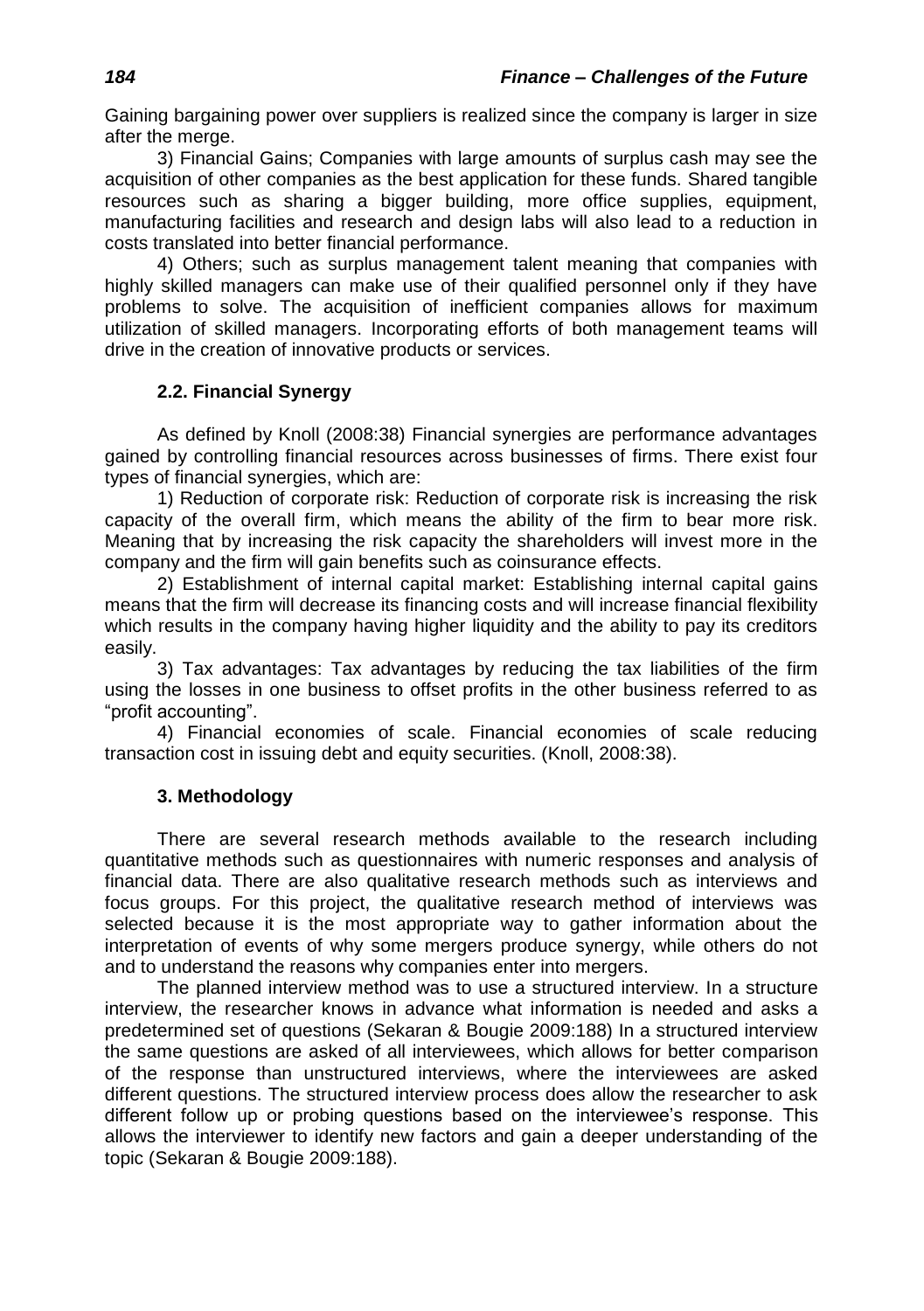The interviews were scheduled in advance and conducted face to face since the interviewees were located in different parts of Saudi Arabia.

The data was gathered by taking notes form the interviews, which were not recorded because that may have seemed too intrusive.

When conducting interviews it is important to conduct them in a manner that is free of bias or inaccuracies. Bias can be introduced by the interviewer, interviewee or the situation (Sekaran & Bougie 2009:190). Interviewers can introduce bias by distorting the information tha they hear so it aligns with their expected responses to the question or through simple misunderstandings. To prevent this, the respondents' answers were summarized back to them before moving on to the next question. Interviewees can introduce bias if they do not like the interviewer or if they phrase the answers to be biased towards what they think the interviewer wants to hear (Sekaran & Bougie 2009:188). Since the interviewees were obtained through referrals, it is highly unlikely that they gave false responses. Also, the basic area of research was discussed with the interviewees, but no hypothesis was advance to them, such that they would skew their answers to what they though the interviewer wanted to hear.

#### **3.1. Interview Results.**

Three companies were interviewed. An interview was done with National Commercial Bank (NCB) of Saudi Arabia. NCB is an international bank headquartered in Saudi Arabia that is engaged in personal banking, business banking, private banking, and wealth management (NCB, 2011). Another interview was done with Samba Financial Group. Samba is also an international bank headquartered in Saudi Arabia that is engaged in personal and business banking (Samba, 2011). The third company that was interviewed was Savola Holding Company, which is headquartered in Jeddah Saudi Arabia and is engaged in the food industry. Through subsidiary companies, Savola is engaged in the manufacturing of vegetable oils, dairy products and food retailing operations both in Saudi Arabia and other international markets. Due to strict confidentiality of the companies interviewed, the names of the people will not be mentioned or their titles. This was the most important condition that in order to conduct these interviews.

Each of the three companies has been involved in significant mergers. NCB's most significant merger was when it acquired a Turkish bank, Turkiye Finans Katilm Bank in 2008. Samba's most significant merger was its acquisition of Cairo Bank in 1999. Savola's most significant acquisition was its acquisition of Al-Marai in 1991.

NCB has engaged in four mergers overall and three international mergers. In addition to its acquisition of the Turkish bank, it acquired Estate Capital Holdings, The Capital Partnership Group Limited and NCB Capital. The acquisition of the Turkish bank was considered the company's most successful acquisition because it allowed NCB to expand into a new international market with strong growth.

While NCB does not consider any of its acquisitions to be a failure, it has recognized losses through goodwill impairment, even in the Turkish bank acquisition, which it considers to be its most successful merger.

Savola has engaged in about 10 mergers including a few international mergers. It considers its acquisition of Panda (a supermarket chain) in 1998 to be its most successful because it allowed Savola to gain a major presence in the food retailing market and increases revenues significantly. Savola had a couple of mergers that it considered failures. One failed merger occurred when it acquired a real estate company in Jordan. This company was outside Savola's core business and outside its home country. Savola's learning from this failure was not to invest outside its core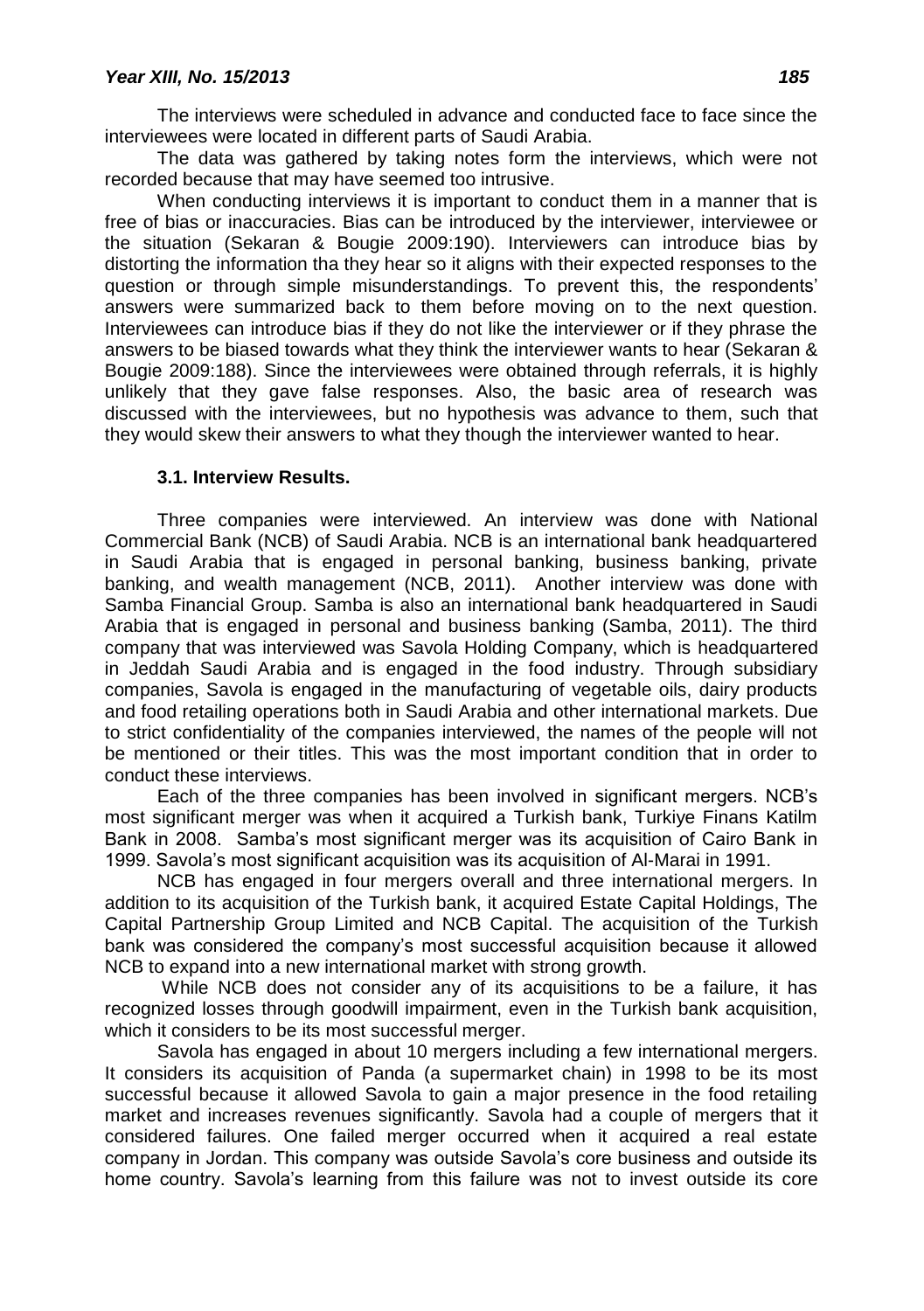business in a foreign country because there was no ability to create any value through this merger and it was investing in a country that it did not know as well as its home country. Another failed merger occurred when it acquired an edible oil company in Kazakhstan. This merger failed because even though the acquired company had good fundamentals, the value creation mechanisms were quite different between the two companies.

The strategic motivations for mergers were discussed with the companies and Samba provided the most detail in this area. One motivation is to increase lines of business. Another motivation is to move into a new geographic area. In many cases when expanding into a new country, it is easier to acquire an existing business than try to start a new one. Another motivation is to increase market share.

Particularly in a mature industry, a company can gain market share quickly through an acquisition, while it is usually a slow process to gain market share organically in an incremental manner.

All of the companies tried to achieve company growth and synergy in their mergers.

The criteria and selection process for mergers were also discussed with the companies. Savola worked with financial institutions to identify acquisition target companies. Savola looked for companies that were among the leaders in their respective markets. Savola believed that companies that were leaders generally had good processes and were well managed, so their operations would be good to acquire. After the failed merger with the real estate company, Savola looked to acquire companies related to its core food manufacturing and sales business. All companies obviously reviewed financial statements closely to assess the financial condition of the acquired firm. Samba noted that sometimes in the banking and financial industry, strong banks will acquire banks that are in a weak financial condition in a rescue operation, often due to political reasons. In reviewing candidates for a merger, Savola engages its operations and technical team to assess the target company's operation, processes and potential fit into the business group.

The companies use various metrics to evaluate the success of the merger. Savola evaluates the revenue growth of the sector where the acquisition occurred along with the market share and operating cost. The goals are to increase revenue, increase market share or reduce operating cost. Samba evaluated similar metrics of market share and operating cost.

Samba noted that it usually take until the second year after a merger to evaluate its success. In the first year, there are onetime costs associated with the integration costs of the merger. It usually takes until the second year to see reduced operations costs from activities such as closing and consolidating branches.

The different ways to obtain synergy in a merger were discussed with the companies. Savola looked to obtain synergy through economies of scale, as acquisitions would add to the company's shipment volume, which would allow the company to reduce freight and distribution costs. Samba also looked to obtain synergy through economies of scale and eliminating duplications of activities. When it acquired Cairo bank, which had previously acquired United Saudi Commercial Bank, Samba was able to cut costs in Saudi Arabia by reducing the number of bank branches and ATMs. NCB was able to gain financial synergies in its mergers by developing a more diversified and lower risk portfolio of investments.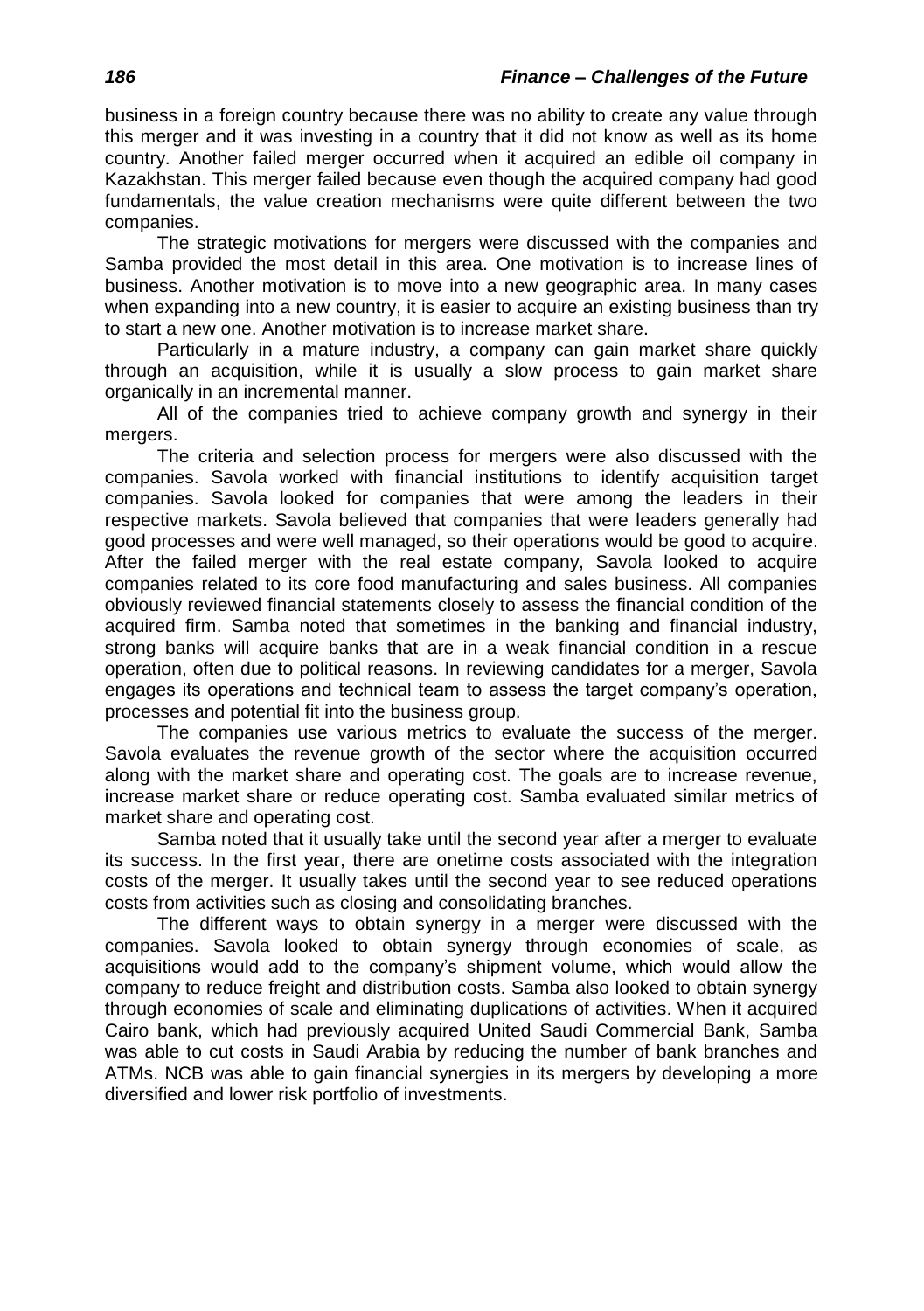#### **3.2.Analysis and Discussion**

The following discussions are based on the answers of the officials of Samba, Savola and NCB. All the officials were asked the same questions and their responses here are summarized and analysis carried out. The questions are placed in the appendix – 1.

The findings gathered from the interviews were well aligned with the information discussed in the literature reviewed.

# **3.2.a Mergers to Expand to International Markets**

One finding is that firms undertake some mergers to expand into new international markets. In doing so they are gaining the synergy of the acquired firm's knowledge of the market. In these cases, the acquiring firm saves the costs of starting up a business in the new country, gaining the necessary approvals, learning how to do business successfully in the market and building a brand in the country. This is especially true in the bank and finance industry, where the industry is closely regulated. It can be easier to acquire a company that already has all of the necessary regulatory approvals as opposed to trying to gain all of the necessary approvals to conduct business legally in the selected market. Also, build a brand is important in the banking industry, as consumers and commercial customers like to do business with a trusted firm in the market. In these mergers, synergy can be gained through the acquired firm's knowledge of the market and the acquiring firm's capital. The new infusion of capital can often allow the acquired firm to grow in the market. The NCB acquisition of the Turkish bank is a good example of this type of synergy.

Even when a firm acquires a company within their own market there is the chance to create synergies through knowledge gained and transferred. In many cases, the acquired firm has certain processes in some areas that are better than the acquiring firm, so selecting the best process allows the merged firm to improve its overall processes. Also, the acquiring company usually has some processes that are better than the acquired firm's processes in some areas, which allows the company to improve the newly acquired operations. As noted by Samba in their interview, the goal is to utilize the optimum processes from both companies to produce synergy from the merger.

# **3.2.b Mergers to Gain Economies of Scale**

Firms also seek and gain synergies through economies of scale. Larger businesses can often gain economies in certain business activities including manufacturing, distribution and sales. One of the goals of Samba's mergers was to gain synergies through economies of scale. In their mergers, Savola hoped to gain economies of scale in shipping and distribution activities. Economies of scale can also be achieved in the banking industry since the cost of processing checks or issuing credit cards likely declines on a per unit basis with increasing volume, as the fixed cost associated with these activities can be spread over a larger volume. The result is reduced costs, which makes the merged firm more profitable and more competitive in the market.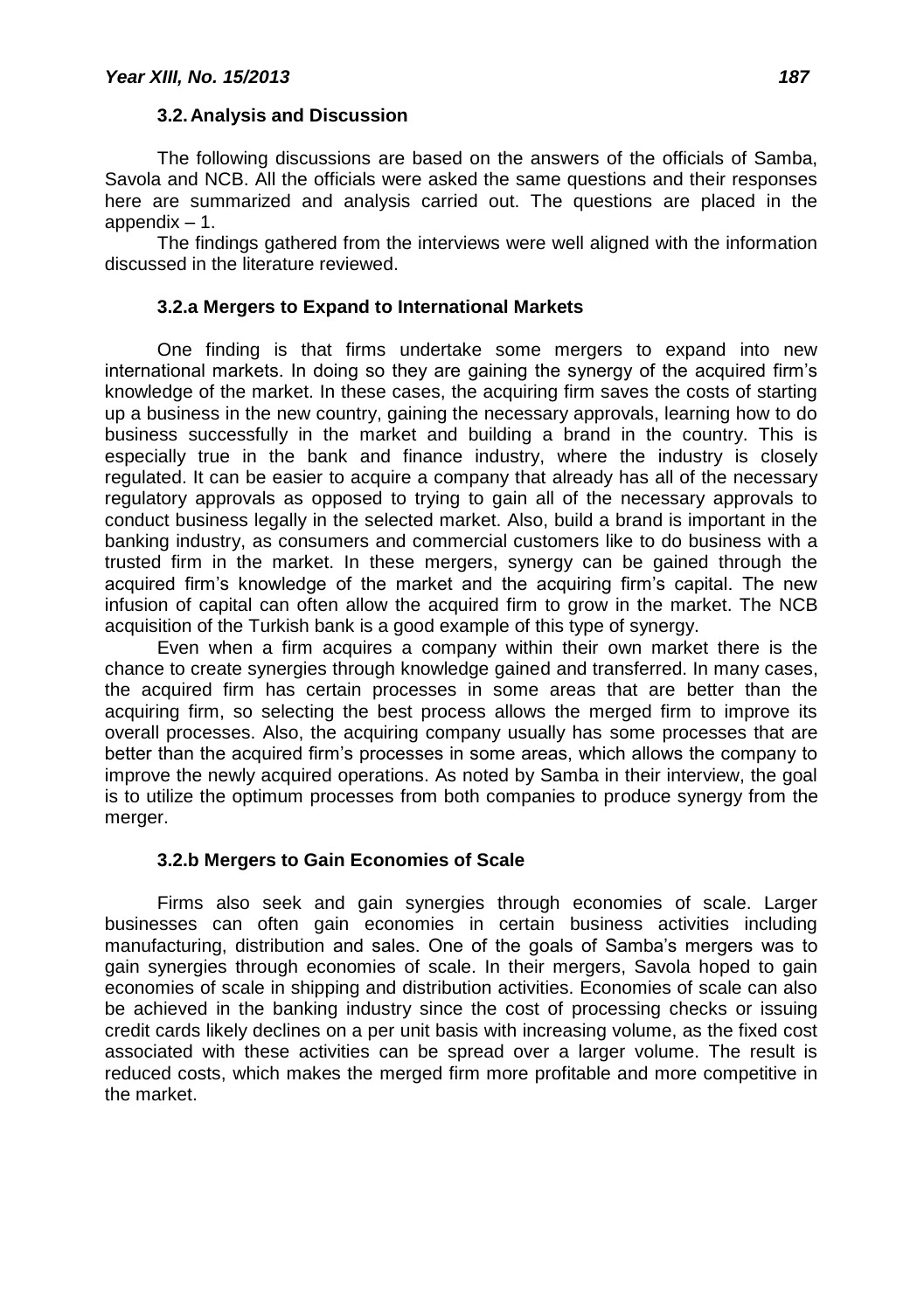## **3.2.c Eliminating Inefficiencies**

Another way to achieve synergy is through elimination of inefficiencies. Inefficiencies can be eliminated by removing the duplication of resources. In horizontal mergers, it is common for the merged company to consolidate operations, close offices and reduce staff. Samba mentioned that reducing the number of bank branches, ATMs and staff was one of the ways that they drove cost efficiencies after acquiring Cairo Bank. Samba also provided the insight that there is a delay for these cost efficiencies to show up in financial performance, since it takes time to remove the duplication of resources involved and there are one-time costs associated with removing the duplication of resources. Thus, the success or failure of a merger should not be evaluated until at least two years after the merger.

### **3.2.d Gain More Market Power**

Firms also try to achieve synergies through an increase in market power, by controlling a larger share of the market. Discussions by all respondents implied to increasing market share as one of the motivations to enter into a merger. Savola and Samba both mentioned increasing market share as a way to judge the success of a merger. Greater market power can improve profitability through a couple of mechanisms. One mechanism is greater monopoly pricing power in the market, which allows firms to increase prices due to reduced competition. This is one reason that major mergers have to be approved by government regulators who want to maintain a competitive market. A second mechanism is increased buyer power over suppliers. Since the merged firm represents a greater portion of an industry's business, suppliers to the industry want the merged firm's business more, which gives the merged firm better negotiating power over suppliers. This allows the merged firm to reduce its costs and increase it profits.

# **3.2.e Gain Growth**

Growth is one of the main reasons that firms undertake mergers, as this was mentioned by all of the companies interviewed. Companies seek growth through mergers because it can allow this to gain market power, which generally leads to increased profits. Mergers are also a way to satisfy investors'/shareholders' expectations for growth. In many cases, it is difficult to grow a business in a mature market organically, so mergers are often the best way to achieve growth.

Samba provided a perspective on the use of acquisitions as a growth strategy. Samba believed that within the same industry organic growth was less expensive than growth through acquisition because a premium had to be paid for another company's operations in the same industry. Samba believed that when trying to expand to a different industry, growth through acquisition was less expensive than organic growth because the firm had no knowledge or expertise in the new industry. Samba used this philosophy when formulating their strategic growth plans. If the company simply wanted to expand within their current industry, the focus would be on organic growth initiatives, where as if the company wanted to grow by expanding into new industries, the focus would be on acquisitions.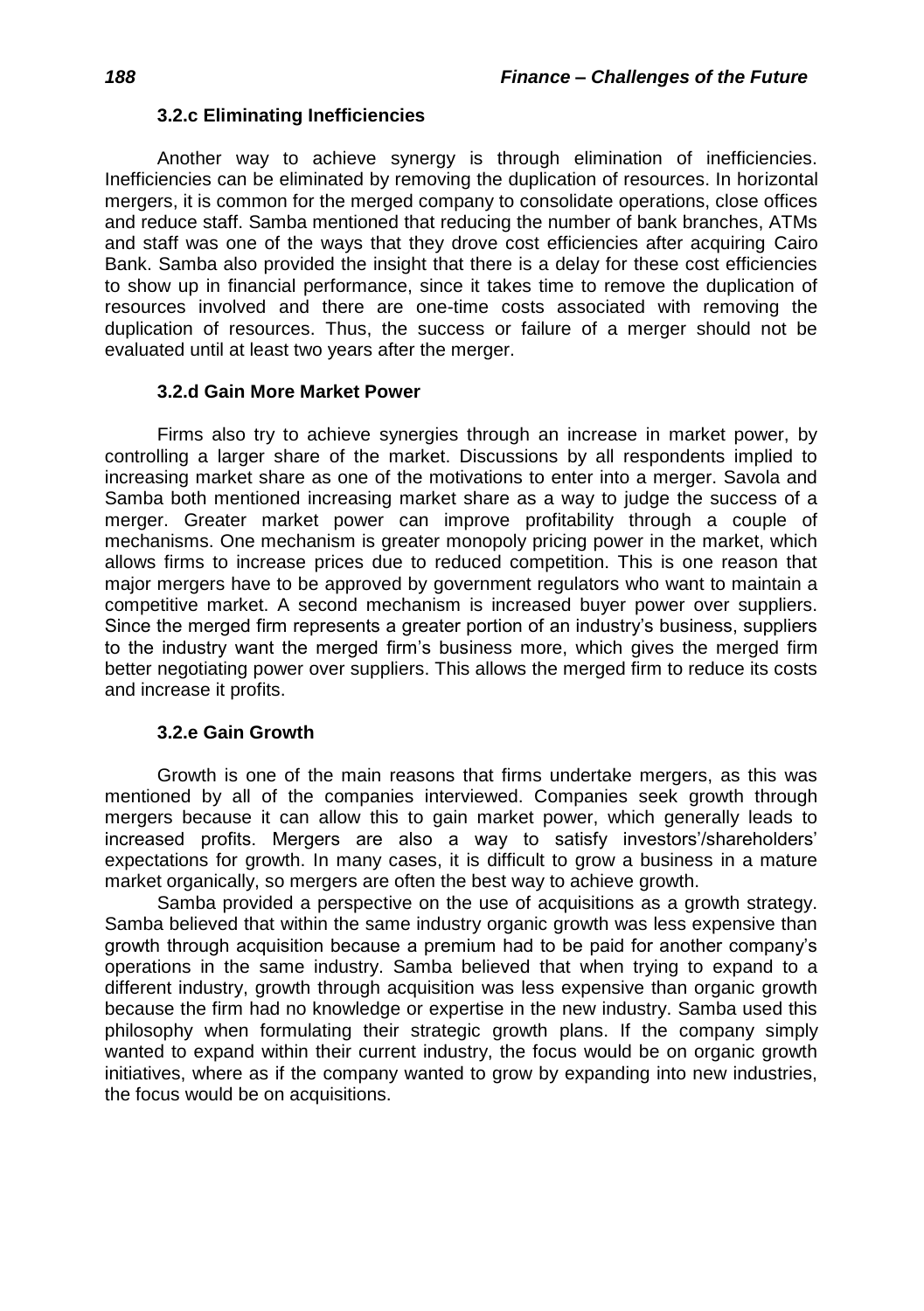## **3.2.f Reducing Risks**

Firms can gain synergies by reducing their overall risk through diversification and reducing their cost of capital. Generally, this is a weak form of synergy and prone to failures because it often entails firms moving into businesses outside of their core competencies. The businesses are then run without the knowledge of how to run a business successfully in that market. This leads to operational losses or subpar performance in the industry, which negates any synergistic gains from reducing the company's overall risk. This was experienced by Savola, who acquired a real estate company, which was outside its core business of the food market. Consequently, the acquired real estate business produced subpar performance and losses, which negated any gains from reducing risk.

Thus, the merger was considered to be a failure because it reduced the overall value of the firm. Because of the difficulties of creating financial synergies through diversification, there are few conglomerate mergers and few conglomerate companies.

The companies interviewed look for synergies when considering mergers and tried to estimate the potential synergistic gains that could be attained in a proposed merger. The potential synergies gained depend on the industry and the characteristics of the company acquired. In the failed mergers, the firm overestimated the amount of synergy that could be gained through the merger. Savola overestimated the synergy that could be gained through the acquisition of a real estate company because the only synergy that could be gained was reduced risk and a reduced cost of capital, which was exceeded by losses resulting from Savola's lack of knowledge and experience in this non-core business. In the other failed merger, there were likely synergistic gains that could have been achieved, but Savola was unable to merge the acquired company's operating model with its existing operating models. Thus, in order to realize potential synergistic gains that are available in a merger, firms need to be able to merge operating models.

Different company or national cultures can interfere with the ability to merge company operations successfully. However, with the companies interviewed, this was not a major issue. Therefore, these companies have done a god job managing and overcoming cultural differences in their mergers.

# **4. Conclusions and Recommendations**

Firms engage in mergers for various reasons, but a goal in any merger is to create synergy. If synergy is created, the value of the merged firm will exceed the combined value if the two firms before the merger. There are several different mechanisms that can be used to create synergy in a merger, which are the motivation for using acquisitions as a growth strategy and selecting target firms to acquire. However, it is often difficult to actually achieve synergies in mergers for various reasons, because of this firm value can decrease through mergers rather than synergy being created.

The research showed that Saudi firms engage in mergers for different reasons to try to grow and create synergies. One of the reasons that Saudi firms engage in mergers is firm growth in the domestic market. This can create synergy through more market power. A firm can use its added market power to increase its prices, since it has greater monopoly pricing power in the market. A firm can also use its increased market power to gain more power over suppliers to obtain lower cost inputs. In addition, a firm can use its market power to attract and retain more talented employees than its smaller competitors. Synergy through increased market power happens almost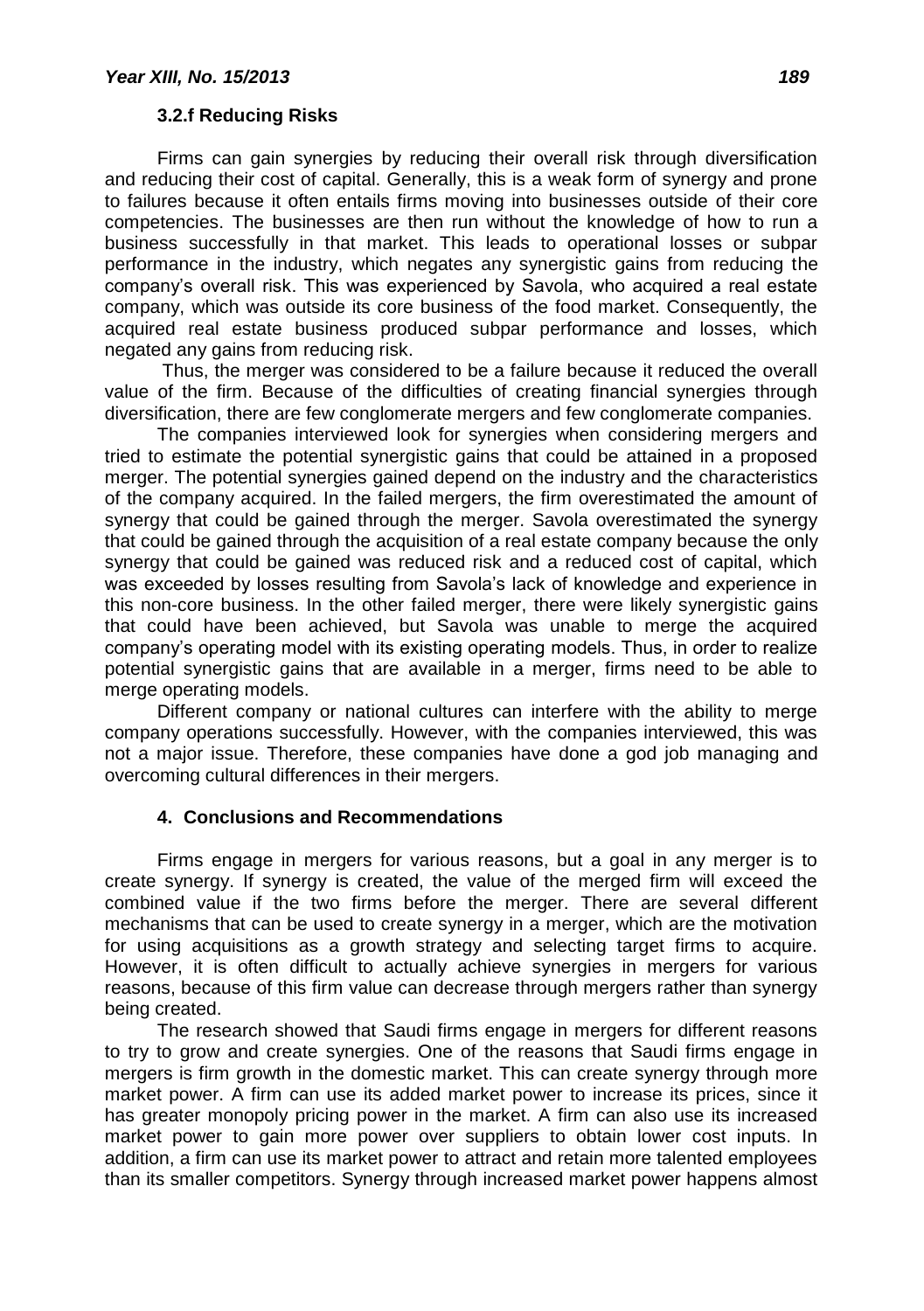automatically through the increased size of the firm and the decreased competition. Thus, it is one of the most attractive value creation mechanisms in a potential merger. The Saudi firms researched were able to gain synergy through increased market power when they engaged in mergers that allowed them to acquire competitor firms in the same market.

Another reason that firms engage in merger is to acquire knowledge or market expertise from another firm. This can be combined with the acquiring firm's resources to create synergies. In the Saudi firms researched, this mechanism was the primary motivation for acquiring firms in different international markets. The firms in the different international market had knowledge of that market such that it was preferable to acquire an existing business already operating in the international market as opposed to starting one from scratch. This entry strategy into the international market avoids the start-up costs associated with starting a new business in a country. It also allows the acquiring firm to use the target firms business permits, brand name supplier network and distribution system in the market, which can all be key enablers to success.

Mergers can also create synergy through economies of scale. In a horizontal or related merger, there are often economies of scale created. Economies of scale often occur when a firm can spread the fixed costs of their operation across a greater volume of output. These economies of scale can occur throughout the firms' value chain and sales chain. For example, through mergers a firm can often spread the cost of their sales force over a greater volume of sales. The companies researched in Saudi Arabia sought economies of scale in their mergers. Firms looked to reduce their operating costs through economies of scale in mergers.

Firms also look to achieve synergy through economies of scope. Economies of scope can occur when the cost of joint production of two goods or services by a multiproduct firm is less than the cost of producing these goods or services by two singleproduct firms.

This implies that there is a shared resource or resources that can be utilized by both product lines.

Mergers of firms in unrelated or slightly related businesses can create synergy and shareholder value through cross-marketing and promotion of products. The financial companies researched acquired firms with other types of financial products that could then be cross-marketed to an existing customer base.

Firms can also try to create synergy through vertical mergers where company acquires one of its upstream suppliers or downstream distributors or customers. In a vertical merger, value is only created if some improvement in efficiency is created. This is often difficult to do and does not inherently increase market power or gain economies of scale. In the research conducted, the firm researched in the food industry was able to create synergy in a vertical merger with a food manufacturer acquiring a grocery store chain. This merger gave the food manufacturer greater insight into the end market for its products and better control over the distribution of it products.

Some firms can try to gain synergy through a conglomerate merger with an unrelated company. Synergies can be gained through a lower cost of capital or through greater income stability. For example, a company with a low cost of capital can acquire another firm that was unable to pursue certain opportunities and projects because its cost of capital was too high, resulting in a negative NPV. With a lower cost of capital the acquired firm can then pursue the additional opportunities. As was illustrated in the companies researched, trying to gain synergies in an unrelated merger is inherently difficult.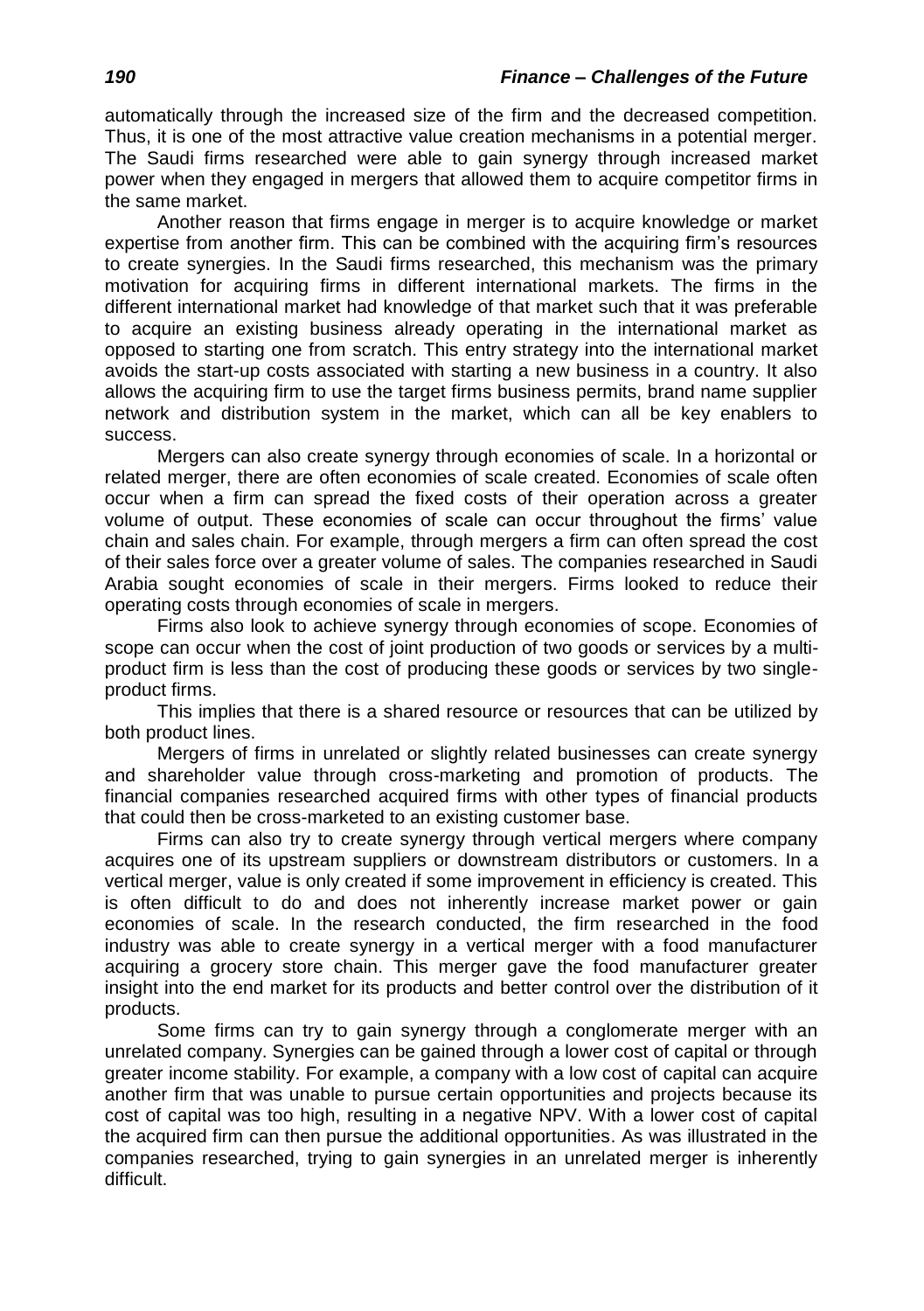Since conglomerate mergers do not result in any type of operational changes, they must rely solely of financial synergies to increase the overall wealth of the firm.The value gained through financial synergies, due to a lower cost of capital, is often offset by a decrease in performance in the acquired business, as the acquiring firm does not have experience and knowledge in the acquired business.

There are several conclusions that can be derived from this research. Since many mergers fail to produce synergies or firms overestimate the synergies, it is important that companies approach acquisitions cautiously and do not overpay for acquired firms. Firms can overestimate the potential synergies of the merger and not accurately assess issues such as product line overlap and cannibalization. They can also overestimate the cash flows associated with the target firm, which leads to overvaluing the target firm. Any potential synergy that is being considered to justify a premium purchase price for a potential acquisition should be challenged using a "devil's advocate approach".

Firms should avoid unrelated mergers or conglomerate mergers. The only way to create synergy through these types of mergers is through financial synergies, which can be difficult to obtain. Often any financial synergy gained is outweighed by a decrease in performance of the acquired firm. This often occurs because the acquiring firm lacks knowledge and experience in the new type of business acquired. Thus, firms that do engage in conglomerate mergers of previously successful firms should leave the acquired firm "as is" and not try to change its management, strategies or products/services.

Firms should look for mergers that increase market power. This type of merger is the type of merger than creates synergy most automatically. A larger firm created through a merger can benefit from greater monopoly pricing power (due to reduced competition) and greater power over suppliers in the industry. A larger firm can also benefit from being able to attract and retain more talented management and employees within the industry, which can provide the firm with an additional competitive advantage.

Firms should also seek out mergers which allow the firm to acquire specialized knowledge. This is often the motivation behind mergers in technology-based industries. The company can take the technology and knowledge acquired through the merger and use it to advance its own product line, creating synergy. This is also a good strategy to use when entering a new international market. An existing firm in the market has knowledge of the local market, the supply base, the distributors and the government regulations. Acquiring a firm like this can provide synergy and save the acquiring firm from climbing the learning curve on all of these issues in a new international market.

Mergers motivated by economies of scale should be approached cautiously. The acquiring firm needs to carefully understand the cost drivers within its business and make sure that they will actually decline. In many industries, the cost curve become flat or even increases with increasing volume. Increased market power can create economies of scale, so firms should look for mergers that increase market power as opposed to those that simply provide an opportunity for economies of scale.

In mergers based on economies of scales, companies need to execute consolidation plans effectively in order to consolidate resources and eliminate duplication of resources to gain cost efficiency synergies.

Companies should also approach vertical mergers cautiously because it is often difficult to gain synergy through a vertical merger. An acquiring firm needs to specifically identify areas where it is facing problems or areas where it is unable to pursue attractive opportunities and understand how the vertical merger could address